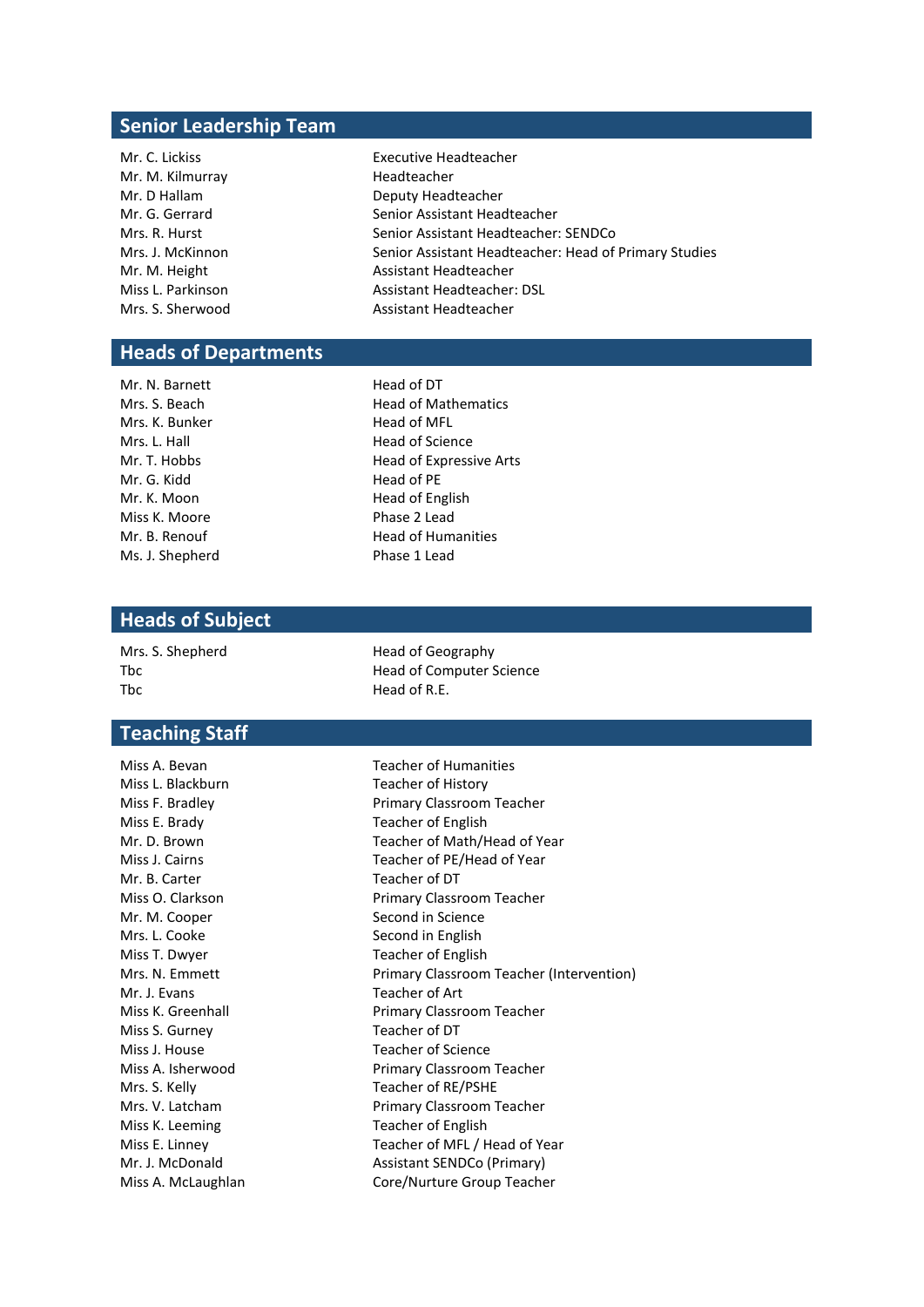Miss A. Patten Second in Science Miss L. Porter Teacher of DT Miss B. Randell Teacher of MFL Miss A. Roberts Teacher of English Miss C. Sharp Teacher of Science Mrs. E. Vos **Nursery Teacher** Mrs. J. Walker Second in English Mr. S. Walters Teacher of PE Mr. D. Walton Teacher of Science Miss Z. Whitehead Teacher of Science Mrs. E. Williams Teacher of RE

### **Associate Staff**

Miss T. Ahmed Primary HLTA Miss B. Boardman Cleaner Mrs. L. Denny Welfare Assistant Miss D. Desilva Welfare Assistant Mr. C. Duffield **Pastoral Manager** Miss R. Fox Teaching Assistant Miss L. Gosling Teaching Assistant Mr. K. Gutteridge Cleaner Miss Y. Hegarty **Teaching Assistant** Mr. A. Hill Cover Supervisor Mrs. J. Knowles Teaching Assistant Mrs. A Macrorie Teaching Assistant Mr. A. Martin **Teaching Assistant** 

Mrs. R. Ormond Teacher of Computer Science / Head of Year Miss E. Panepinto Teacher of Mathematics Mrs. C. Porter Second in Mathematics Mrs. L. Robinson **Teacher of Humanities** Miss B. Rogerson Reception Classroom Teacher Mr. T. Rosebury **Primary Classroom Teacher** Miss R. Williamson Second in Mathematics

Mrs. K. Ashton **Headteacher's PA/HR Contact** Mrs. S. Ayhan Teaching Assistant Mr. A. Bache Teaching Assistant Mrs. E. Bristow Welfare Assistant/Cleaner Mrs. A. Browne **Finance Administrator** Mr. P. Burns Behaviour Manager Mrs. J. Cawley Senior Finance Assistant Mrs. V. Cramer Science Technician Miss N. Crothers Teaching Assistant Mr. P. Davenport Assistant Site Supervisor Mrs. B. Davison Science Technician Miss L. Fewings Teaching Assistant Miss L. Fisher Teaching Assistant Mrs. D. Foster **Academic Tutor and Mentor** Academic Tutor and Mentor Mrs. L. Haddrell **Mrs.** L. Haddrell **New Strates** Teaching Assistant Mr. M. Hayes Senior Site Supervisor Miss S. Haywood Teaching Assistant Miss L. Hull **Miss L. Hull** Receptionist/Administrator Mr. B. Kelly **Teaching Assistant** Mrs. S. Lawton **Lead Pastoral Manager** Mrs. C. Livesey **Teaching Assistant (TA3)** Mrs. J. Low Teaching Assistant (TA3) Mrs. E. Maano Teaching Assistant